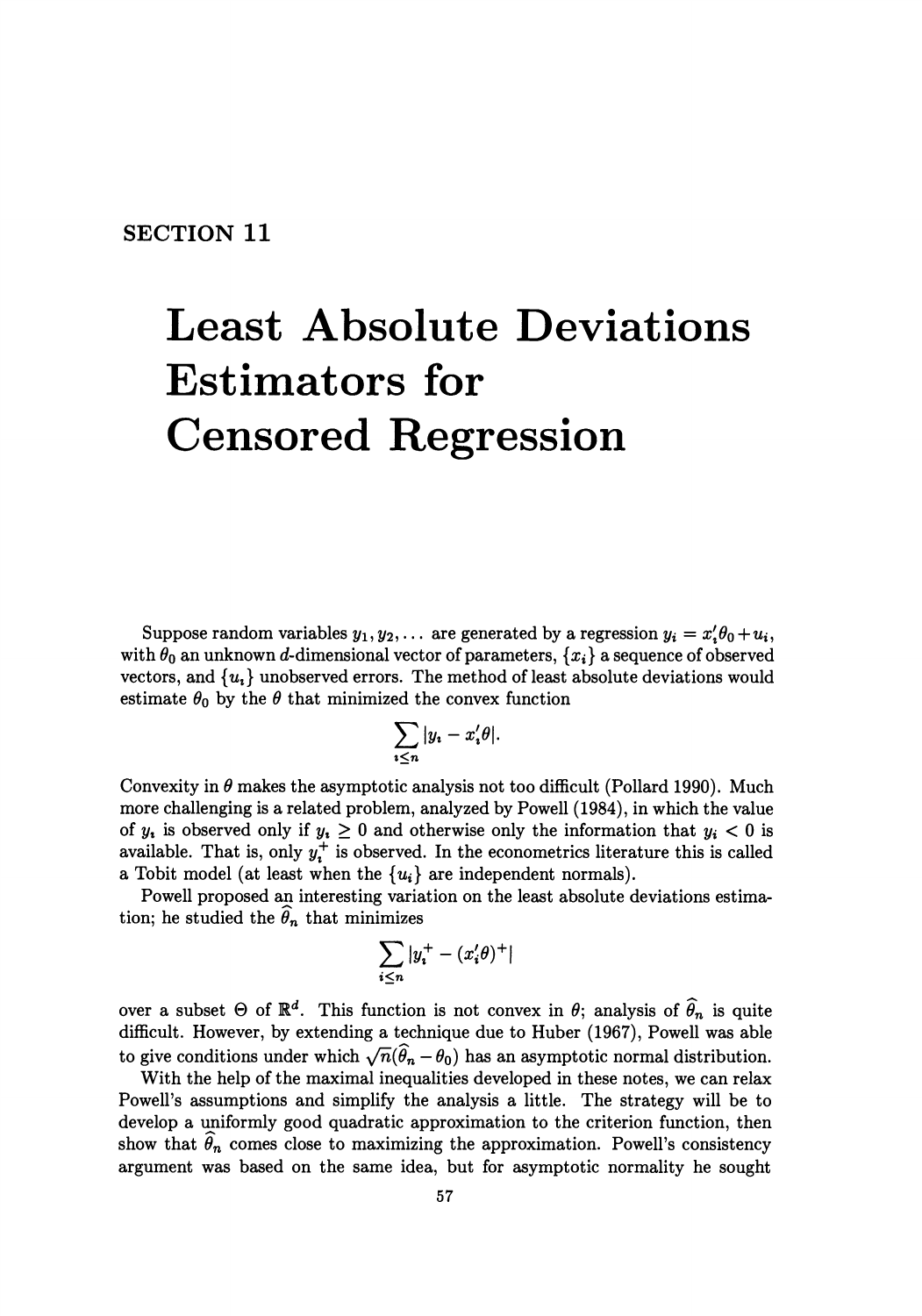an approximate zero for a vector of partial derivatives, a method that is slightly complicated by the lack of smoothness of the criterion function.

**Assumptions.** Let us assume that the  $\{x_i\}$  vectors are deterministic. Results for random  $\{x_i\}$  could also be obtained by a conditioning argument. The following assumptions would be satisfied by a typical realization of independent, identically distributed random vectors  $\{X_i\}$  with finite second moments and  $\mathbb{P}\{X_i'\theta_0=0\}=0$ and  $\mathbb{P}X_iX_i'\{X_i'\theta_0 > 0\}$  nonsingular. The assumptions on the errors  $\{u_i\}$  are the usual ones for least absolute deviations estimation. They could be relaxed slightly at the cost of increased notational complexity.

- (i) The  ${u_i}$  are independent, identically distributed random variables each having zero median and a continuous, strictly positive density  $p(\cdot)$  near zero.
- (ii) For each  $\epsilon > 0$  there is a finite K such that

$$
\frac{1}{n}\sum_{i\leq n}|x_i|^2\{|x_i|>K\}<\epsilon\qquad\text{for all }n\text{ large enough}.
$$

(iii) For each  $\epsilon > 0$  there is a  $\delta > 0$  such that

$$
\frac{1}{n}\sum_{i\leq n}|x_i|^2\{|x_i'\theta_0|\leq \delta\}<\epsilon\qquad\text{for all }n\text{ large enough.}
$$

(iv) The sequence of smallest eigenvalues of the matrices

$$
\frac{1}{n}\sum_{i\leq n}x_ix_i'\{x_i'\theta_0>0\}
$$

is bounded away from zero, for *n* large enough.

Powell required slightly more smooothness for  $p(\cdot)$ , and a more awkward moment condition analogous to (iii), in order to fit his analysis into the framework of Huber's method.

(11.1) **THEOREM.** *Suppose*  $\theta_0$  *is an interior point of a*  $\Theta$ , *a bounded subset* of  $\mathbb{R}^d$ . Then, under assumptions (i) to (iv),

$$
2p(0)\sqrt{n}V_n(\hat{\theta}_n-\theta_0)\rightsquigarrow N(0,I_d),
$$

where  $V_n$  is the positive definite square root of the matrix from assumption (*w*).

The proof of this result is quite a challenge. Let us begin with some heuristic arguments, which will develop notation and focus attention on the main technical difficulties.

**Heuristics.** The assumptions (ii), (iii), and (iv) control how much influence any single  $x_i$  can have over  $V_n$ . If  $x'_i \theta_0 < 0$  then, for  $\theta$  near  $\theta_0$ , the term  $|y_i^+ - (x'_i \theta)^+|$ reduces to  $y_i^+$ ; it should not greatly affect the local minimization; it should not have an effect on the limiting distribution of  $\hat{\theta}_n$ ; it should not contribute to  $V_n$ . Assumption (iv) captures this idea. Assumption (ii) prevents a single very large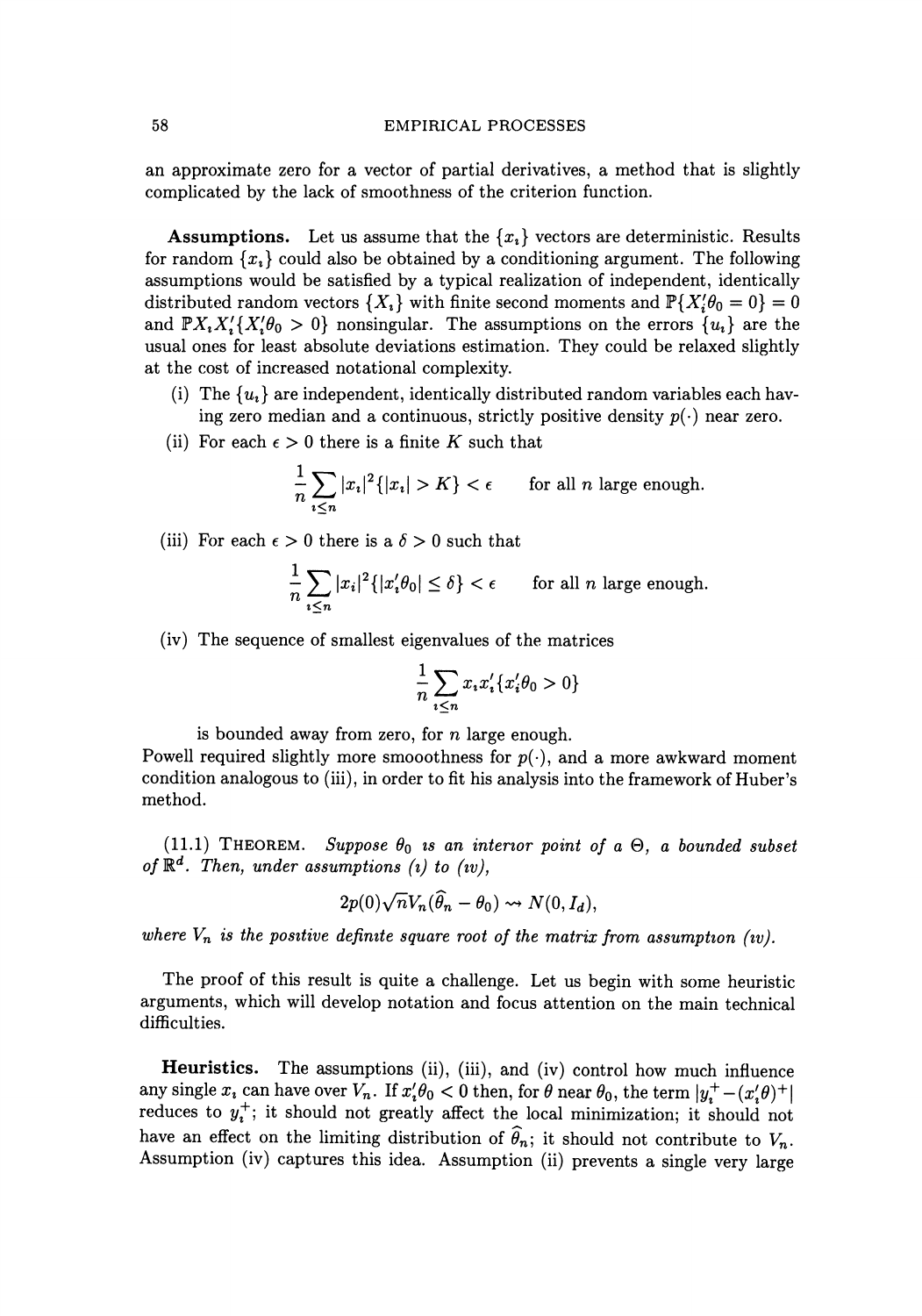$|x_i|$  from dominating  $V_n$ ; the least absolute deviations criterion prevents it from having a dominating influence on the minimization. The  $x_i$  with  $x'_i \theta_0 \approx 0$  are the most troublesome, because their contribution to the criterion function is nonlinear in  $\theta$ , even when  $\theta$  is close to  $\theta_0$ ; assumption (iii) will allow us to ignore the combined effect of all such troublesome *x,.* 

The assumption of boundedness for the parameter set  $\Theta$  is aesthetically irksome, even if it does have little practical significance. I would be pleased to learn how to dispose of it.

As a notational convenience, reparametrize by putting  $t = V_n(\theta - \theta_0)$ . Then define  $z_{ni} = V_n^{-1}x_i$  and  $x_i' \theta_0 = \mu_i$ . Define

$$
f_{ni}(\omega, t) = |y_i^+ - (\mu_i + z'_{ni}t)^+| - |y_i^+ - \mu_i^+|.
$$

The centering ensures that

$$
|f_{ni}(\omega, t)| \leq |z'_{ni}t|,
$$

and hence  $f_{ni}(\cdot, t)$  has a finite expectation for each *t*. The centering does not affect the minimization; the standardized estimator  $\hat{t}_n = V_n(\hat{\theta}_n - \theta_0)$  minimizes the process

$$
G_n(\omega, t) = \frac{1}{n} \sum_{i \leq n} f_{ni}(\omega, t).
$$

Assumptions (ii) and (iv) imply existence of positive constants *C'* and *C"* for which, when *n* is large enough,

$$
C'|x_i| \ge |z_{ni}| \ge C''|x_i| \qquad \text{for } i \le n,
$$

which lets us translate the assumptions on the  $\{x_i\}$  into:

(ii)\* For each  $\epsilon > 0$  there is a finite K such that

$$
\frac{1}{n}\sum_{i\leq n}|z_{ni}|^2\{|z_{ni}|>K\}<\epsilon\qquad\text{for all }n\text{ large enough.}
$$

(iii)<sup>\*</sup> For each  $\epsilon > 0$  there is a  $\delta > 0$  such that

$$
\frac{1}{n}\sum_{i\leq n}|z_{ni}|^2\{|\mu_i|\leq \delta\} < \epsilon \qquad \text{for all } n \text{ large enough.}
$$

 $(iv)^*$ 

$$
\frac{1}{n}\sum_{i\leq n} z_{ni} z'_{ni} \{\mu_i > 0\} = I_d \quad \text{for all } n \text{ large enough.}
$$

For convenience, let us ignore from now on the finitely many *n* excluded by these three conditions.

As a first approximation,  $G_n(\cdot, t)$  should be close to its expected value,  $\Gamma_n(t)$ . If we define

$$
H_i(s) = \mathbb{P}\left(|y_i^+ - (\mu_i + s)^+| - |y_i^+ - \mu_i^+|\right) \quad \text{for } s \in \mathbb{R},
$$

then

$$
\Gamma_n(t) = \mathbb{P}G_n(\cdot, t) = \frac{1}{n} \sum_{i \leq n} H_i(z'_{n}, t).
$$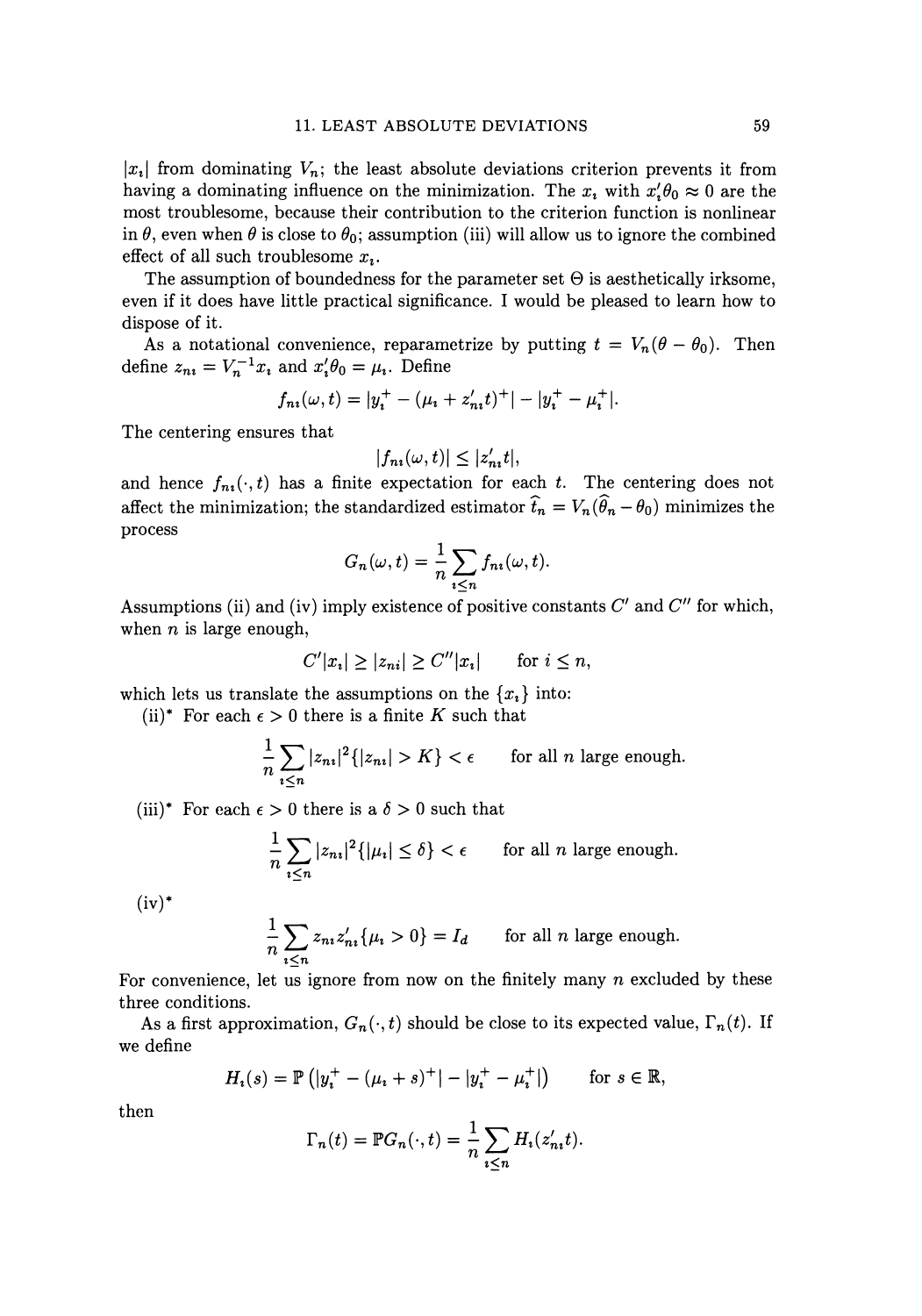Each  $H_i$  is expressible in terms of the function

$$
M(s) = \mathbb{P}\left(|u_1-s| - |u_1|\right).
$$

Indeed, by separate consideration of the contributions from the sets  $\{u_i < -\mu_i\}$ and  $\{u_i \geq -\mu_i\}$  one can show

(11.2) 
$$
H_i(s) = \begin{cases} M(s) & \text{if } \mu_i \ge 0 \text{ and } s > -\mu_i, \\ M(-\mu_i) & \text{if } \mu_i \ge 0 \text{ and } s \le -\mu_i, \\ M(s) - M(-\mu_i) & \text{if } \mu_i < 0 \text{ and } s > -\mu_i, \\ 0 & \text{if } \mu_i < 0 \text{ and } s \le -\mu_i. \end{cases}
$$

From assumption (i), the expected value  $M(s)$  is increasing in |s|. The function M has a unique minimum at the origin, and

 $M(s) = p(0)s^2 + o(s^2)$  near the origin.

Moreover, there is a constant *C* such that

(11.3) for all *s.* 

At least when t is small, we should be able to ignore those  $H_i$  with  $\mu_i < 0$  or  $\mu_i \approx 0$ , to get, via  $(iv)^*$ ,

$$
\Gamma_n(t) \approx \frac{1}{n} \sum_{i \le n} p(0) |z'_{ni} t|^2 \{ \mu_i > 0 \} = p(0) |t|^2.
$$

If  $G_n(\cdot, t)$  lies uniformly close to its expectation, the  $\hat{t}_n$  that minimizes  $G_n$  should be drawn close to zero, where the approximation to  $\Gamma_n$  is minimized.

With the help of a maximal inequality for  $G_n - \Gamma_n$ , we will even be able to force  $\hat{t}_n$  into a  $O_p(1/\sqrt{n})$  neighborhood of the origin. To learn more about  $\sqrt{n} \hat{t}_n$  we will then need a better approximation to  $G_n$ , obtained by a sort of Taylor expansion for  $f_{ni}$ .

The random function  $f_{ni}(\omega, \cdot)$  has a derivative at  $t = 0$  except perhaps when  $\mu_i = 0$  or  $u_i(\omega) = 0$ . If we ignore these cases, straightforward differentation suggests we treat

$$
\Delta_{ni}(\omega) = \left( \{ u_i(\omega) < 0 \} - \{ u_i(\omega) \ge 0 \} \right) \{ \mu_i > 0 \} z_{ni}
$$

as the derivative of  $f_{ni}$  at  $t = 0$ . The difference

$$
R_{ni}(\omega, t) = f_{ni}(\omega, t) - \Delta_{ni}(\omega)'t
$$

should behave like the remainder in a Taylor expansion. By direct calculation for the various pairings of inequalities, one can verify that

$$
|R_{ni}(\omega, t)| \leq 2|z'_{ni}t| \Big( \{|\mu_i| \leq |z'_{ni}t| \} + \{|u_i(\omega)| \leq |z'_{ni}t| \} \Big).
$$

The two indicator functions vanish when  $|z'_{ni}t|$  is smaller than both  $|\mu_i|$  and  $|u_i(\omega)|$ , which should happen with large probability when  $|t|$  is small.

Write  $W_n$  for  $1/\sqrt{n}$  times the sum of the  $\Delta_{ni}$ . By the Lindeberg central limit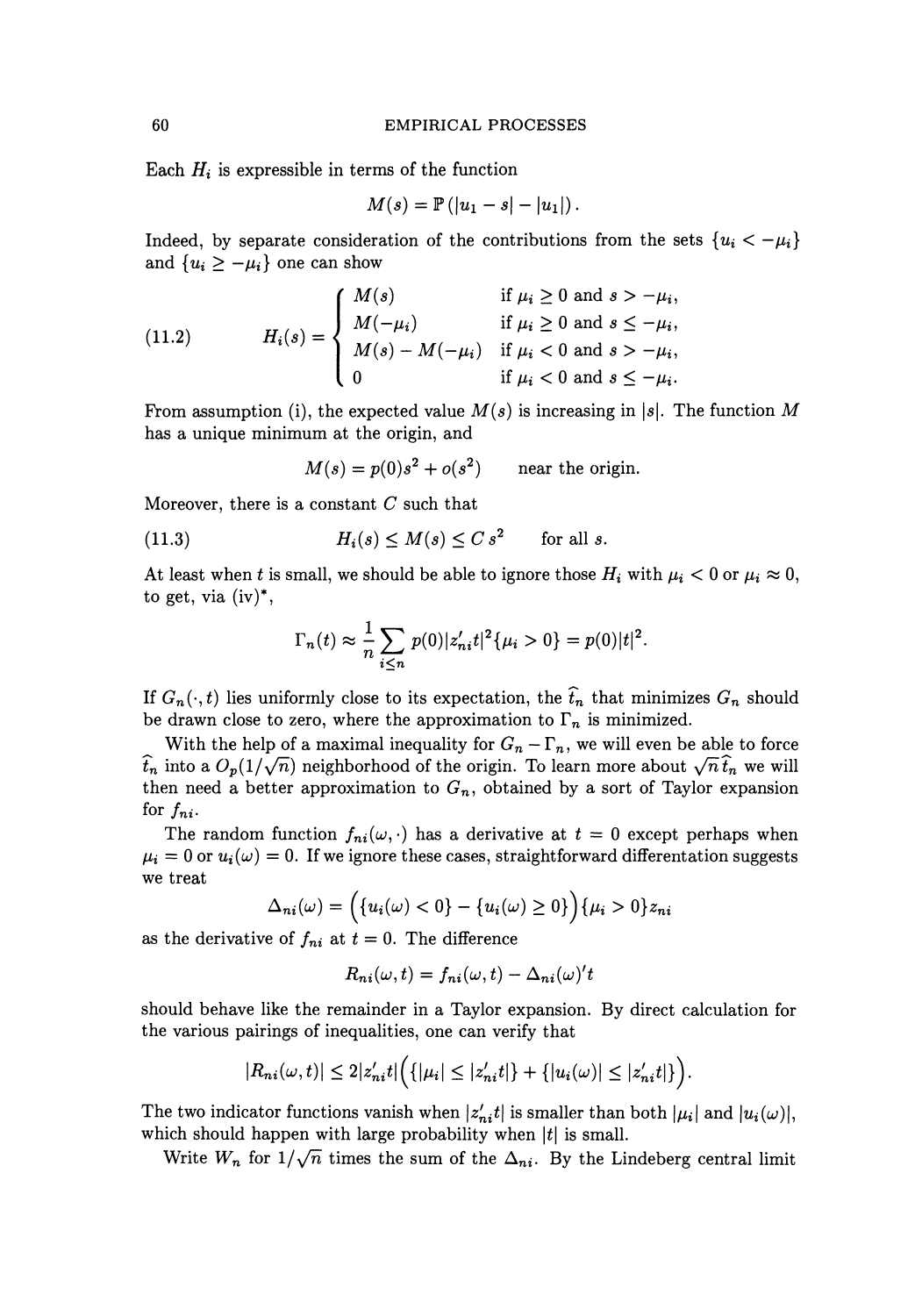theorem it has an asymptotic  $N(0, I_d)$  distribution:

$$
\mathbb{P}\Delta_{ni} = \left(\mathbb{P}\{u_i < 0\} - \mathbb{P}\{u_i \ge 0\}\right) \{\mu_i > 0\} z_{ni} = 0; \\
\frac{1}{n} \sum_{i \le n} \mathbb{P}\Delta_{ni} \Delta'_{ni} = \{\mu_i > 0\} z_{ni} z'_{ni} = I_d; \\
\frac{1}{n} \sum_{i \le n} \mathbb{P}|\Delta_{ni}|^2 \{|\Delta_{ni}| > \epsilon \sqrt{n}\} = \frac{1}{n} \sum_{i \le n} \{\mu_i > 0\} |z_{ni}|^2 \{|z_{ni}| > \epsilon \sqrt{n}\} \to 0.
$$

Ignoring the contributions from the  $\{R_{ni}\}\$ , we get an improved approximation to *Gn:* 

$$
G_n(\omega, t) = \frac{1}{\sqrt{n}} W'_n t + \Gamma_n(t) + \frac{1}{n} \sum_{i \le n} \left( R_{ni}(\omega, t) - \mathbb{P} R_{ni}(\cdot, t) \right)
$$

$$
\simeq \frac{1}{\sqrt{n}} W'_n t + p(0) |t|^2 \quad \text{for small } |t|.
$$

The random vector  $\hat{t}_n$  should be close to the vector  $-W_n/2\sqrt{n}p(0)$  that minimizes the approximating quadratic, which leads us to the limit distribution asserted by Theorem 11.1.

Now let us make these arguments precise. The technical challenge in the proof will come from the two approximations to  $G_n$ . To obtain the necessary uniform bounds on the errors we will make use of maximal inequalities for processes with finite pseudodimension.

**Behavior of**  $\Gamma_n$ . From (11.2), it follows that  $\Gamma_n(t) = \mathbb{P} G_n(\cdot, t)$  is an increasing function of |t|, taking its minimum value uniquely at  $t = 0$ . Given  $\epsilon > 0$ , choose K and  $\delta$  according to (ii)<sup>\*</sup> and (iii)<sup>\*</sup>; then put  $r = \delta/K$ . From (11.3), the terms where  $|\mu_i| \leq \delta$  or  $|z_{ni}| > K$  contribute at most  $2C\epsilon|t|^2$  to  $\Gamma_n(t)$ . For the other terms we have  $|z'_{ni}t| \leq \delta$  if  $|t| \leq r$ . If  $\mu_i \leq -\delta$  this makes  $H_i(z'_{ni}t)$  zero. Within an error of  $2C\epsilon|t|^2$ , the expectation equals

$$
\sum_{i} {\{\mu_i > \delta, |z_{ni}| \le K\}} \Big(p(0) |z'_{ni}t|^2 + o(|z'_{ni}t|^2)\Big),
$$

the  $o(\cdot)$  being uniform in n and i. Adding back contributions from the terms where  $|\mu_i| \leq \delta$  or  $|z_{ni}| > K$ , we then get via (iv)<sup>\*</sup> that

(11.4) 
$$
\Gamma_n(t) = p(0)|t|^2 + o(|t|^2) \quad \text{uniformly in } n.
$$

In particular, if  $r$  is small enough,

$$
\Gamma_n(t) \ge \frac{1}{2}p(0)|t|^2 \quad \text{for all } n, \text{ all } |t| \le r.
$$

This local lower bound implies a global lower bound,

(11.5) 
$$
\liminf_{n \to \infty} \inf_{|t| \ge r} \Gamma_n(t) > 0 \quad \text{for each } r > 0,
$$

because  $\Gamma_n(t)$  is an increasing function of |t|. The last inequality together with a uniform law of large numbers will imply consistency of  $\hat{t}_n$ .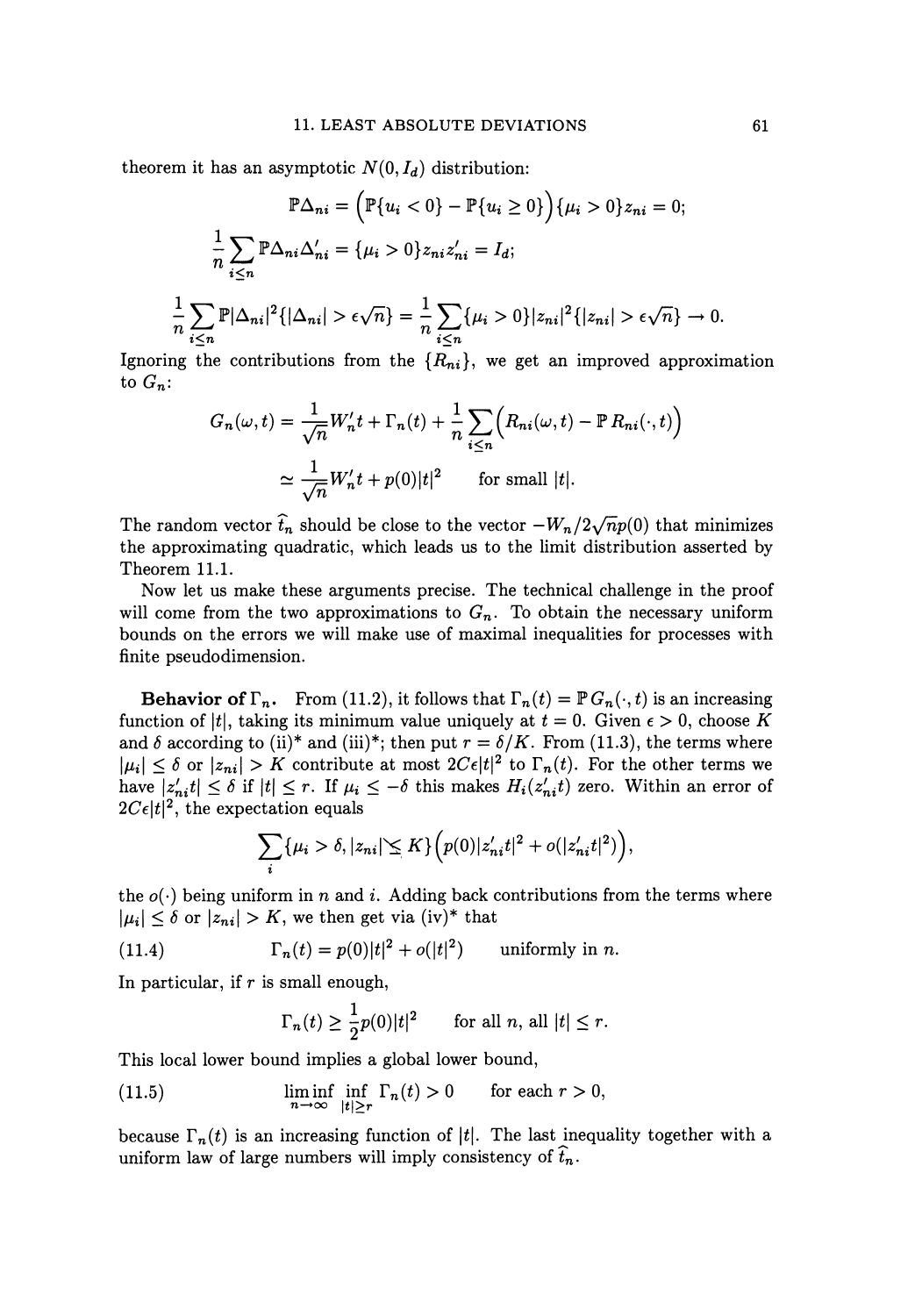**Manageability.** We will need maximal inequalities for both  $\{f_{ni}\}\$  and  $\{R_{ni}\}\$ . Let us verify that both processes generate random subsets of  $\mathbb{R}^n$  with a pseudodimension determined by  $d$ . From the results in Section 4, this will imply that both processes are manageable.

Consider first the set  $\mathcal{F}_{n\omega}$  of all points in  $\mathbb{R}^n$  with coordinates  $f_{ni}(\omega, t)$ , as t ranges over the set

$$
T_n = \{ t \in \mathbb{R}^d : \theta_0 + V_n^{-1} t \in \Theta \}.
$$

We need to find a dimension V such that, for every  $\beta$  in  $\mathbb{R}^{V+1}$ , no  $(V + 1)$ dimensional coordinate projection of  $\mathcal{F}_{n\omega}$  can surround  $\beta$ . This property is not affected if we translate  $\mathcal{F}_{n\omega}$  by a fixed amount; it is good enough to establish the property for the set of points with coordinates

$$
|y_i^+ - (\mu_i + z'_{ni}t)^+| = \max [y_i^+ - (\mu_i + z'_{ni}t)^+, (\mu_i + z'_{ni}t)^+ - y_i^+].
$$

From the stability results in Section 5 for pseudodimension, it is good enough to treat the two terms in the maximum separately. Consider, for example, the set of points with coordinate  $y_i^+ - (\mu_i + z'_{ni}t)^+$ . Again we translate to eliminate the  $y_i^+$ . We now must determine, for  $I = \{i_1, \ldots, i_k\}$ , with *k* suitably large, and  $\beta$  a point in  $\mathbb{R}^k$ , whether it is possible to find for each  $J \subseteq I$  a t in  $T_n$  for which

$$
(\mu_i + z'_{ni}t)^+ \quad \left\{ \begin{array}{ll} > \beta_i & \text{for } i \in J, \\ < \beta_i & \text{for } i \in I \backslash J. \end{array} \right.
$$

The inequalities when *J* is the empty set show that every  $\beta_i$  would have to be strictly positive, so the problem is unchanged if we replace  $(\mu_i + z'_{ni}t)^+$  by  $\mu_i + z'_{ni}t$ , which is linear in t. Even if t ranges over the whole of  $\mathbb{R}^d$ , the points with these linear coordinate functions can at best trace out an affine subspace of dimension d. If  $k = d + 1$ , it is impossible to find for each *J* a t that satisfies the stated inequalities. By Lemma 5.1, the set  $\mathcal{F}_{n\omega}$  has pseudodimension less than 10d. (The bound could be improved, but there is no point in doing so; it matters only that the pseudodimension is the same for all  $n$ .)

Similar arguments serve to bound the pseudodimension for the set of points  $\mathcal{R}_{n\omega}$ with coordinates  $R_{ni}(\omega, t)/|t|$ , as t ranges over the nonzero points in  $T_n$ . Indeed, inequalities

$$
R_{ni}(\omega, t)/|t| \quad \begin{cases} > \beta_i \quad \text{for } i \in J, \\ < \beta_i \quad \text{for } i \in I \setminus J, \end{cases}
$$

are equivalent to

$$
|y_i^+ - (\mu_i + z'_{ni}t)^+| - |y_i^+ - \mu_i^+| - \Delta_{n_i}(\omega)'t - \beta_i|t| \quad \begin{cases} > 0 & \text{for } i \in J, \\ < 0 & \text{for } i \in I \setminus J. \end{cases}
$$

Again several translations and appeals to the stability property for maxima reduces the problem to the result for affine subspaces of dimension d. The sets  $\mathcal{R}_{n\omega}$  have pseudodimension less than *lOOOd* (or something like that).

**Maximal Inequalities.** The sets  $T_n$  all lie within some bounded region of  $\mathbb{R}^d$ ; there is a constant  $\kappa$  such that  $|t| \leq \kappa$  for every t in every  $T_n$ . It follows that

$$
|f_{ni}(\omega, t)| \le \kappa |z_{ni}| \quad \text{for all } t.
$$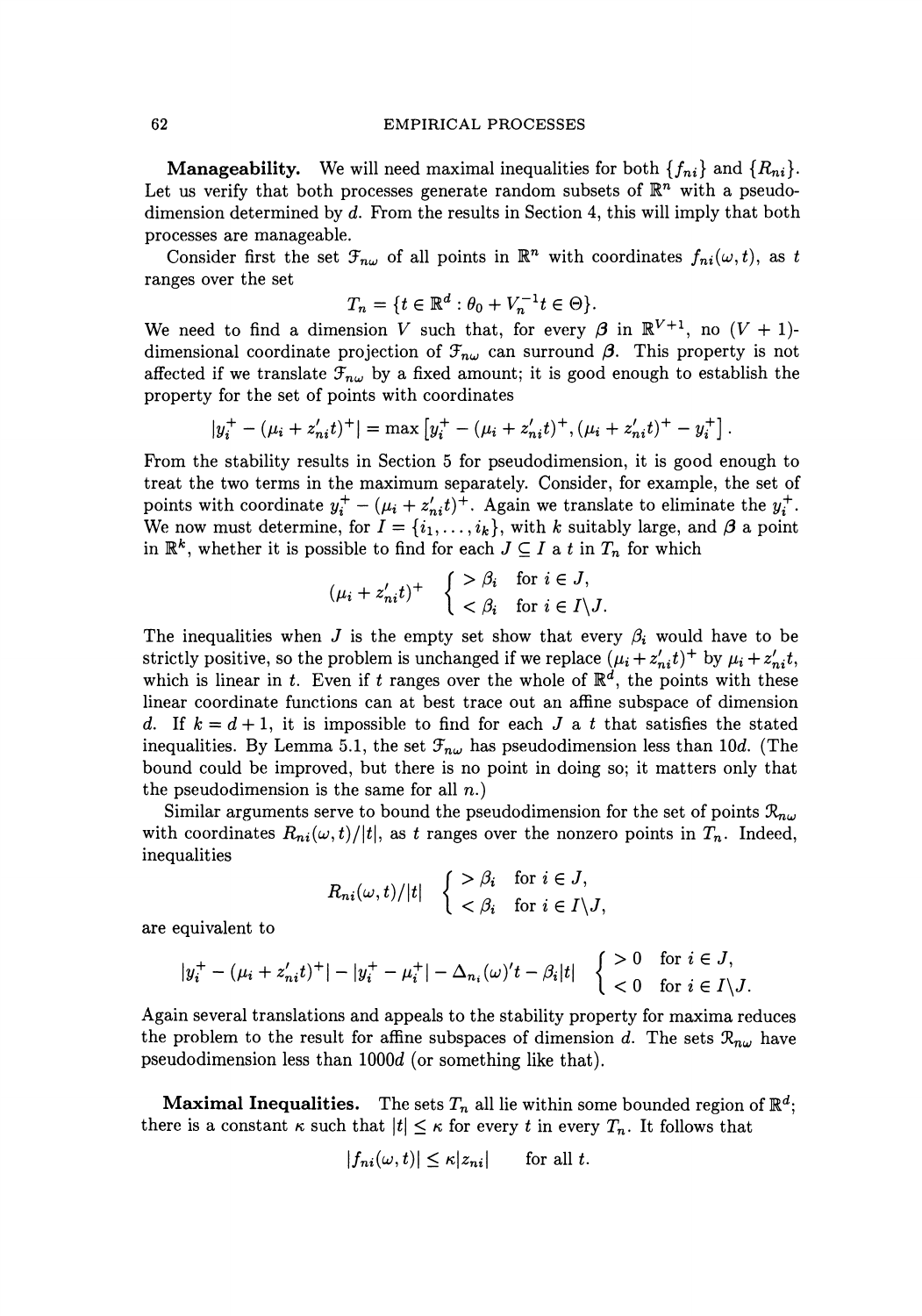The maximal inequality  $(7.10)$  for manageable processes provides a constant C for which

$$
\mathbb{P}\sup_{t}|G_n(\cdot,t)-\Gamma_n(t)|^2\leq \frac{C}{n^2}\sum_{i}|z_{ni}|^2.
$$

Condition (ii)\* bounds the sum on the right-hand side by a multiple of  $1/n$ . We deduce that

(11.6) 
$$
\sup_t |G_n(\cdot,t)-\Gamma_n(t)|=o_p(1).
$$

[Actually we get  $O_p(1/\sqrt{n})$ , but  $o_p(1)$  will suffice for our later purposes.] For the remainder terms we have a slightly more complicated envelope for  $t$  in a small neighborhood of the origin,

$$
\sup_{|t|\leq r}\frac{|R_{n_i}(\omega,t)|}{|t|}\leq 2|z_{n_i}|\Big(\{|\mu_i|\leq r|z_{n_i}|\}+\{|u_i(\omega)|\leq r|z_{n_i}|\}\Big).
$$

Maximal inequality (7.10) provides another constant *C* for which

$$
\frac{1}{n} \mathbb{P} \sup_{0 < |t| \le r} \left| |t|^{-1} \sum_{i \le n} R_{n_i}(\omega, t) - \mathbb{P} R_{n_i}(\cdot, t) \right|^2 \\
\le \frac{C}{n} \sum_{i \le n} |z_{n_i}|^2 \Big( \{ |\mu_i| \le r |z_{n_i}| + \mathbb{P} \{ |u_i| \le r |z_{n_i}|\} \Big).
$$

By condition (ii)\* the summands where  $|z_{ni}| > K$  contribute at most  $C\epsilon$  to the right-hand side. The remaining summands contribute at most

$$
\frac{C}{n}\sum_{i\leq n}|z_{ni}|^2\{|\mu_i|\leq Kr\}+\frac{C}{n}\mathbb{P}\{|u_1|\leq Kr\}\sum_{i\leq n}|z_{ni}|^2.
$$

Conditions  $(iii)^*$  and  $(i)$  ensure that this contribution converges to zero, uniformly in *n*, as  $r \rightarrow 0$ . It follows that

$$
\left|\frac{1}{n}\sum_{i\leq n}R_{ni}(\omega,t)-\mathbb{P}\left.R_n(\cdot,t)\right|\right|=o_p(|t|/\sqrt{n})
$$

uniformly in n and uniformly over t in shrinking neighborhoods of the origin. That is,

(11.7) 
$$
G_n(\omega, t) = \Gamma_n(t) + \frac{1}{\sqrt{n}} W'_n t + o_p(|t|/\sqrt{n})
$$

$$
= p(0)|t|^2 + o(|t|^2) + \frac{1}{\sqrt{n}} W'_n t + o_p(|t|/\sqrt{n}) \quad \text{uniformly},
$$

where the uniformity is over all n and all t in a neighborhood  $\{|t| \leq r_n\}$ , for every sequence  ${r_n}$  of positive real numbers converging to zero.

**Proof of the Theorem.** Drop the  $\omega$  from the notation. It will be enough if we show that  $\hat{t}_n = o_p(1/\sqrt{n}) - W_n/2\sqrt{n}p(0)$ . First establish consistency, by means of the inequality

$$
G_n(\widehat{t}_n) = \inf_t G_n(t) \le G_n(0) = 0.
$$